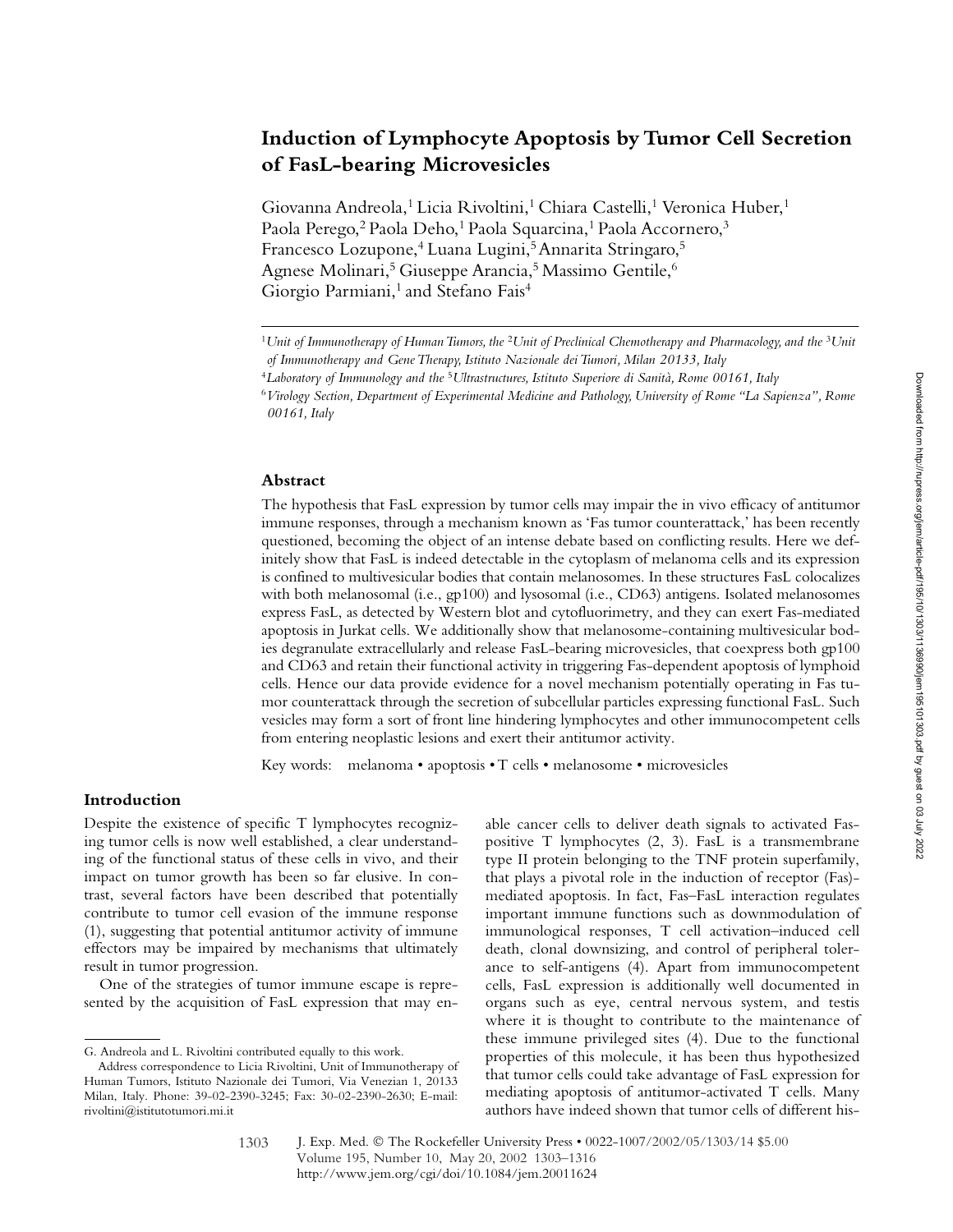totypes (melanoma, colon, breast, esophageal cancers) do acquire FasL expression as detected both in vivo and in vitro (3). Additionally, such expression has been reported to negatively correlate with patient prognosis when evaluated on breast, ovarian, liver cancers, and melanoma specimens (3, 5, 6).

Although intriguing, this hypothesis is currently under evaluation, animating a debate based on controversial issues, such as the specificity of the different antibodies available for FasL detection or the usage of nonintron spanning primers for FasL detection by RT-PCR. The presence of infiltrating FasL-positive lymphocytes in tumor lesions has been additionally hypothesized to interfere with ex vivo FasL staining (7–10).

However, the recent use of specific reagents for the detection of FasL has indeed confirmed the expression of FasL in some tumor cell types (9, 11). Moreover, the concomitant presence of apoptotic T cells in FasL-expressing tumors (12, 13) and the negative prognostic role of FasL expression by neoplastic cells (5, 6, 14) suggest a potential efficacy of tumor counterattack in influencing in vivo tumor progression.

A relevant mechanism of FasL trafficking, occurring in NK cells and CTL, has been recently reported as involving specific intracellular transport of FasL on lysosomal-like vesicles that are unidirectionally polarized on the membrane of NK and T cells (15, 16) and a mechanism based on the release of FasL-bearing microvesicles (MVs)\* has been also described to occur in FasL transfected cells (17). Indeed, melanoma cells contain specialized granules (melanosomes), which are the site of synthesis and storage of melanin and related molecules. These organelles have been clearly demonstrated to share phenotypic and functional features with lysosome vesicles and lytic granules (18). Additionally, a secretory pathway has been described in melanoma cells that involves multivesicular bodies (MVB) containing MVs which express tumor antigens such as MART-1 and tyrosinase (19). The physiologic fate of these vesicles is to be injected by melanocytes into keratinocytes in order to transfer melanin pigments.

On the basis of these data, we have reevaluated the role of FasL in tumor immune escape, taking into account the possibility that melanoma cells may share FasL expression pathway and intracellular trafficking with immunocompetent cells. Expression of FasL in melanoma cells was thus studied by investigating FasL localization in cytoplasmic organelles of various human melanoma cell lines and its possible implication in the counterattack of melanoma against immune cells. Here we report that melanoma cells do express FasL intracellularly, with a localization confined to MVB that contains melanosomes. FasL-bearing MVs can be released extracellularly, retaining their FasL expression and proapoptotic activity on Fas-sensitive lymphoid cells.

#### **Materials and Methods**

*Antibodies and FACS® Analysis.* Cellular expression of FasL was evaluated after 24-h treatment with 10  $\mu$ M KB8301 (4-[Nhydroxyamino]-2R-isobutyl-3S-methylsuccinyl)-L-3-[5,6,7,8 tetrahydro-1-naphthyl] alanine-N-methylamide; BD PharMingen), a metalloproteinase inhibitor known to block soluble FasL release (20). Wild-type and FasL-transfected 293 cells (transiently transfected using a DNA plasmid provided by H. Eibel, Clinical Research Unit for Rheumatology, University Hospital Freiburg, Germany) were used as negative and positive controls, respectively. After mechanical detachment, cells were stained with anti-FasL mAbs (clone G247 and clone NOK-1; both from BD PharMingen), recognizing two different epitopes of the FasL molecule, and with FITC-conjugated goat anti–mouse IgG (Biosource International). As negative control, an isotype-matched mAb followed by the FITC-conjugated anti–mouse IgG was used. Intracellular staining for detection of FasL was performed by previous permeabilization of melanoma cells with 70% methanol (at  $4^{\circ}$ C for 5 min) followed by incubation with anti-FasL G247 and FITC-conjugated anti–mouse IgG. Fluorescence was then analyzed by FACSCalibur™ flow cytometer (Becton Dickinson) and CELLQuest™ software (Becton Dickinson). Staining of melanosomes and MVs was additionally performed with anti–lysosome-associated membrane protein (LAMP)-2, anti-CD63 (both from BD PharMingen), and anti-gp100 (Immunotech) mAbs, followed by incubation with FITC goat anti–mouse IgG (Biosource International). An irrelevant isotype-matched mAbs (anti–TCR-  $\alpha\beta$ ; Becton Dickinson), followed by the FITC-conjugated antimouse IgG, was used as negative control. Melanosomes and MVs were resuspended in  $0.1 \mu$ -filtered PBS (100  $\mu$ l per sample) and primary mAb were added at a concentration of  $10-30 \text{ }\mu\text{g/ml}$ . After 1 h at 4°C, samples were then incubated with FITC-conjugated anti–mouse IgG (10  $\mu$ g/ml) for 30 min at 4°C. Labeled melanosome and microvesicle suspensions were then diluted to 300 µl with filtered PBS and samples were analyzed by FACSCalibur™ and CELLQuest™ software. Melanosomes were detected as granules of the approximate mean size of 1  $\mu$ m, while MVs had a size range of 100–600 nm, relative to standard beads of 6 -m size (CaliBRITE beads; Becton Dickinson).

*Immunocytochemistry.* Human melanoma cells were attached to poly-L-lysine-covered glass chamber slides (Labtek) or spun onto glass slides (Shandon), as appropriate, fixed with 70% ethanol (EtOH)  $10 \text{ min}$  at  $4^{\circ}$ C, and stained by immunocytochemistry for anti-FasL (clones G247 and NOK-1) using the alkaline phosphatase anti-alkaline phosphatase (Dako) method or the peroxidase-anti-peroxidase (PAP) (Dako) method, in single and double staining, as appropriate (21). In single staining, cells were counterstained with Mayer's haematoxylin.

*Electron and Immunoelectron Microscopy.* For transmission electron microscopy, melanoma cells, fixed with 2.5% glutaraldehyde, and postfixed in 1% OsO<sub>4</sub>, were dehydrated in alcohol and embedded in epoxy resin. For immunoelectron microscopy cells were fixed, after two washes in 0.1 M cacodylate buffer, with 3% paraformaldehyde in 0.1 M cacodylate buffer for 2 h. Then, they were embedded in 2% agar Noble in  $H_2O$ , at 37°C. For subsequent embedding, the samples were dehydrated with increasing concentrations of EtOH. Infiltration of the samples was performed with increasing concentrations of Lowicryl HM20 resin (Taab) in 100% EtOH and finally in pure Lowicryl. The polymerization was performed in beem capsules by indirect UV irradiation (360 nm) at  $4^{\circ}$ C. For FasL immunolocalization in postembedding procedure, thin sections, collected on gold grids, were treated for 5 min with PBS containing 0.15% (wt/vol) gly-

<sup>\*</sup>*Abbreviations used in this paper:* ER, endoplasmic reticulum; EtOH, ethanol; LAMP, lysosome-associated membrane protein; MVB, multivesicular bodies; MV, microvesicle; PAP, peroxidase-anti-peroxidase; PI, propidium iodide.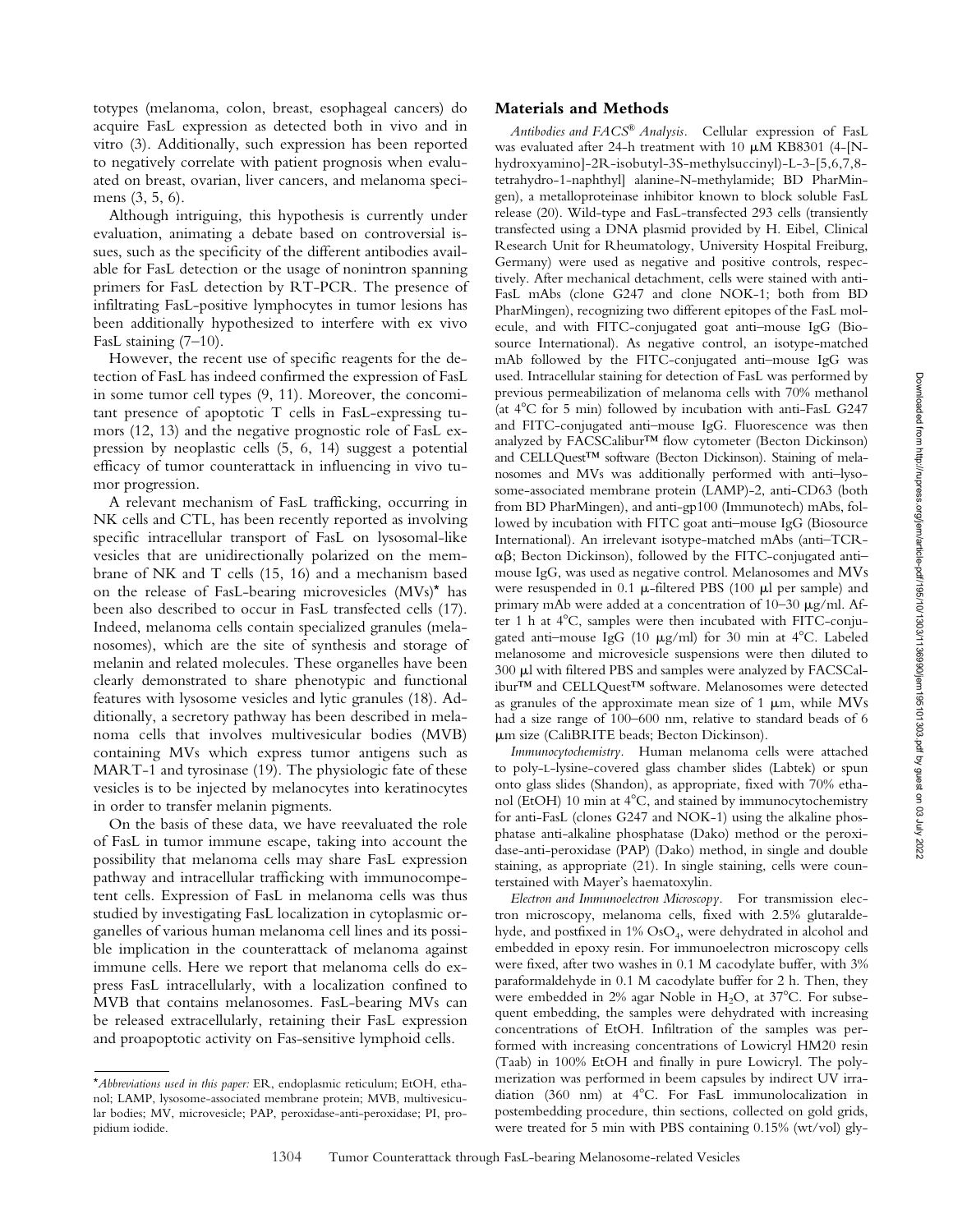cin. After washing by quickly floating the grids on PBS drops containing 0.1% (wt/vol) BSA (Sigma-Aldrich), the sections were incubated overnight at  $4^{\circ}$ C with mAb G247 (1:10 diluted). After washing by floating the grids on PBS drops containing 0.1% (wt/ vol) BSA for 1 h at room temperature, the sections were preincubated with PBS 0.1% (wt/vol) BSA for 10 min, washed in PBS containing 0.1% (wt/vol) BSA, and then labeled with a goat anti– mouse IgG 10-nm gold conjugate (1:10 diluted; Sigma-Aldrich) for 20 min, then washed in PBS containing 0.1% BSA for 20 min at room temperature. As negative control, sections were incubated with an irrelevant isotype-matched mAb or with a goat anti–mouse IgG gold alone.

For ultrathin cryosections cells were fixed with 4% paraformaldehyde plus  $0.1\%$  glutaraldehyde in PBS, pH 7.4, for 2 h at  $4^{\circ}$ C, washed, and embedded in 2% agarose low melting point (LMP) that was solidified on ice. Agarose blocks were infused with 2.3 M sucrose in PBS for 3 h at  $4^{\circ}$ C, frozen in LN<sub>2</sub>, and cryosectioned following the method by K.T. Tokuyasu (22), as described previously (23). Ultrathin cryosections were collected using sucrose and methyl-cellulose and incubated with specific mAb, then revealed with protein A-gold conjugates of different size (10 or 20 nm, as appropriate). Finally, ultrathin cryosections were stained with the solutions of 2% methylcellulose and 0.4% uranyl acetate before EM examination.

For electron microscopy of the isolated microvescicles, droplets of RPMI 1640 with suspended membranes from 70,000 *g* pellets were fixed with 2% paraformaldehyde in PBS and put on thin carbon film-coated grids for TEM observation and air-dried. FasL labeling was performed by the immunonegative stain technique. Briefly, the grids were incubated at 4C overnight with the anti–human FasL mAb, G247, diluted 1:10, in PBS containing 1.0% BSA (Sigma-Aldrich). After washing with PBS, the grids were incubated with anti–mouse IgG-gold conjugate (Sigma-Aldrich; average diameter of gold particles 5 nm), and diluted 1:10 in PBS at room temperature for 1 h. Negative controls were performed by incubating samples with anti-mouse  $\text{IgG}_{2a}$  or with immunoconjugate alone (data not shown). After washing with PBS, grids were negatively stained with 2.0% aqueous phosphotungstic acid for 2 min. Samples were examined with a Philips 208 transmission electron microscope (FEI Company).

*Immunoprecipitation*. Adherent melanoma cells (10<sup>6</sup>) were surface-labeled with sulfo-*N*-hydroxysuccinimide-biotin according to the manufacturer's instructions (Amersham Pharmacia Biotech). After extensive washing, the cells were lysed with lysing buffer (1% Triton X-100, 150 mM NaCl, 1 mM Tris-HCl, 1 mM EDTA, 1 mM EGTA, 1 mM PMSF, 10  $\mu$ g/ml aprotinin, 10  $\mu$ g/ ml leupeptin, and 30 µg/ml KB8301).

Proteins corresponding to 10<sup>6</sup> cells equivalent were used for each specific immunoprecipitation. After preclearing with control mouse IgG, the supernatant was specifically immunoprecipitated using 2 µg/ml of NOK-1, G247 (BD PharMingen), W6.32 (an anti–HLA-class I monomorphic determinant), or control mouse IgG1. After washing with lysing buffer, the eluates were subjected to SDS-PAGE and electroblotted. The membrane was then incubated with strepavidin-HPR and developed with ECL detection system (Amersham Pharmacia Biotech).

*Supernatants, Total Cell Lysates, Cytoplasmic-enriched Preparations and Isolation of Melanosomes, and MVs.* Supernatants from melanoma cell lines were harvested from 72 h confluent melanoma cell cultures, concentrated with centrifuge filter devices, Centricon (Millipore), with a cut off of 50 kD to enrich for soluble molecules  $\leq 50$  kD, aliquoted, and stored at  $-80^{\circ}$ C. Jurkat cells  $(4 \times 10^5 \text{ cells per milliliter})$  were stimulated with 50  $\mu$ g/ml PHA

for 5 min; after PHA removal by centrifugation and washing, they were resuspended in complete medium and cultured at  $37^{\circ}$ C for 1 h (16). Supernatants from resting or activated cells were collected, concentrated, and stored as described previously.

Total cell lysates were obtained lysing cells by an hypotonic solution (10 mM hepes, pH 6.9, 10 mM KCl, 0.3% aprotinin, and 0.1 mM PMSF), extensively homogenizing using a Potter-Elvehjem homogenizer and centrifuging the suspension for 10 min at 600 *g*. Total cell lysates were obtained from confluent melanoma cell cultures or from Jurkat cells, activated as described previously. Cytoplasm-enriched preparations were prepared by differential centrifugation starting from the homogenate. After 3 min at 1,000  $g$  at 4 $\rm{°C}$ , the supernatant containing cytoplasma, cytoskeleton and membrane fractions was centrifuged at 11,000 *g* for 30 min at  $4^{\circ}$ C in order to separate the cytoplasma (supernatant) from cell surface membranes and cytoskeleton (pellet).

Isolation of melanosomes was performed as described previously (24). Briefly, the homogenate from 109 melanoma cells resuspended in a solution of 0.25 M sucrose, underwent serial centrifugations (600 *g* for 10 min  $\times$  2; 11,000 *g* for 10 min  $\times$  2). The sediment was then suspended in 0.25 M sucrose. The suspension was layered over 1.7 M sucrose and centrifuged at 37,000 *g* for 1 h using the swing-out SW 41 rotor of the Beckman ultracentrifuge (Beckman Coulter). The sediment was suspended in 0.25 M sucrose, layered over 2.0 M sucrose, and centrifuged again at 37,000 *g* for 1 h. The obtained sediment contained isolated melanosomes.

Microvesicles from melanoma and resting/PHA-activated Jurkat cells were separated according to Martinez-Lorenzo et al. (16). After centrifugation at 10,000  $g$  for 30 min at 4°C, the obtained supernatant was further ultracentrifugated at 100,000 *g* for 18 h at 4C. The pellet, containing isolated MVs, was then resuspended in appropriate medium according to following treatments. Quantification of total proteins contained in melanosome or microvesicle preparations was evaluated by Lowry assay (Bio-Rad Laboratories) on organelle lysates. The mean protein recovery was 0.98 mg (range 0.28–1.7) for melanosomes, and 0.75 mg (range 0.31–1.2) for exosome-derived vesicles.

*Western Blot Analysis.* Supernatants, total cell lysates, and subcellular fractions (cytoplasma, melanosomes, and microvesicles) from melanoma and Jurkat cells were analyzed for FasL protein expression by Western blot analysis. Isolated melanosomes and microvesicles were resuspended in lysis buffer (1% Triton X-100, 0.1% SDS in 0.1 M Tris/HCL, pH 7) with the addition of the 10 -M matrix metalloproteinase inhibitor KB8301 (BD PharMingen). After protein determination using the Lowry assay (Bio-Rad Laboratories), 75 µg of total protein of the different preparations were boiled for 6 min in SDS sample buffer containing -mercaptoethanol, separated on a 10% SDS-PAGE, and then electroblotted onto a PVDF membrane. As a positive control 1 ng of rFasL (Alexis) was used. The membrane was stained using  $2 \mu g$ / ml anti–human FasL mAb G247, developed with a secondary mouse anti–human IgG conjugated to horseradish peroxidase (BD Transduction Laboratories), and detected by SuperSignal detection system (Pierce Chemical Co.).

To further check purity of melanosome and microvesicle preparations, the following additional molecules were analyzed in Western blot analysis under reducing conditions: gp100 (on a 15% SDS-PAGE gel) protein; and markers specific for endoplastic reticulum, Golgi, mitochondria, and plasma membrane. The following mAb were used: anti–human gp100/pmel17 (clone HMB45; Dako); BiP/GRP78 (BD Transduction Laboratories); GM130 (BD Transduction Laboratories); mitochondria (clone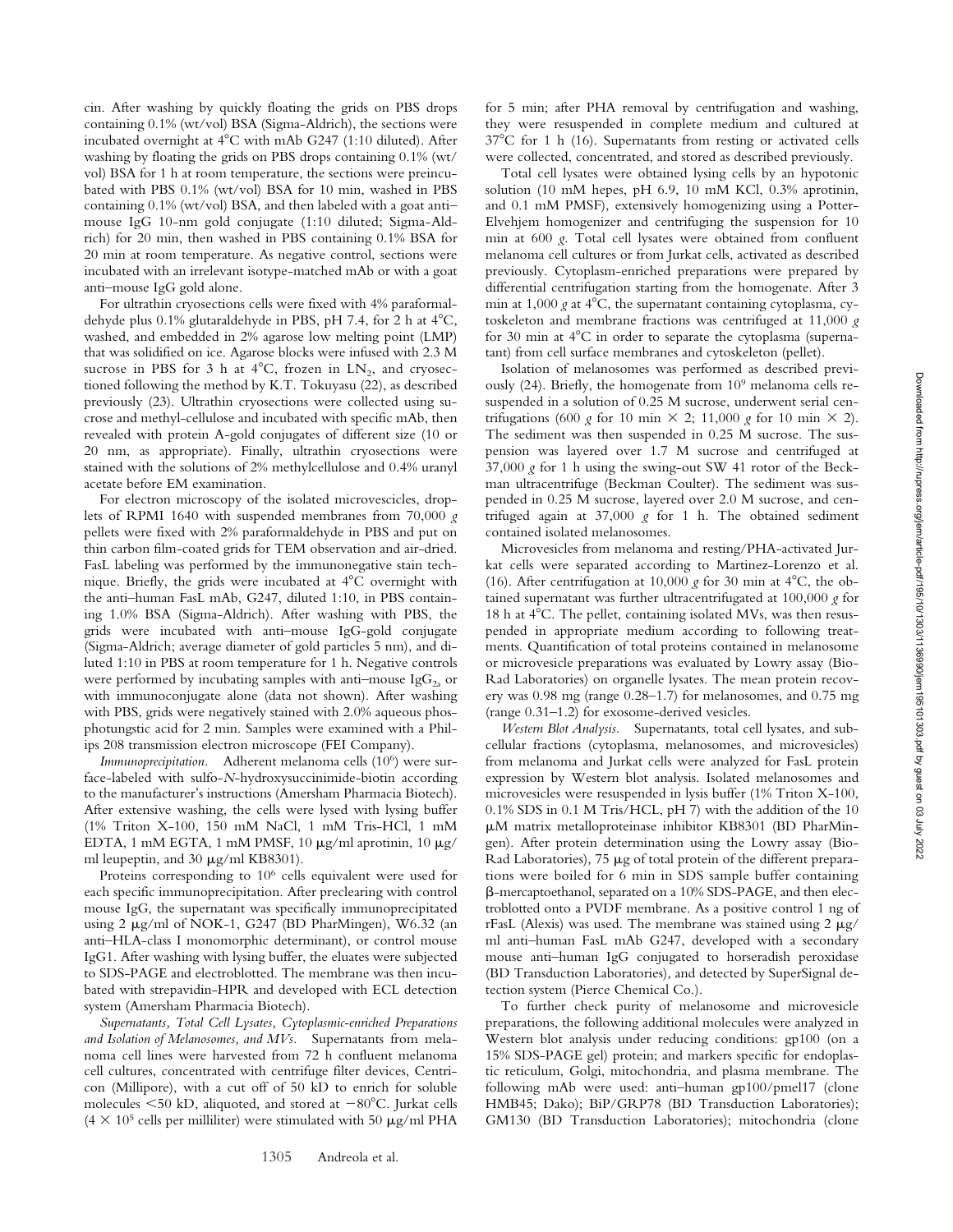MAB1273; Chemicon International, Inc.); HLA-class I (L31; provided by P. Giacomini, Istituto Regina Elena, Rome, Italy); and anti–caveolin-1 (Santa Cruz Biotechnology, Inc.).

To exclude any possible contamination, isolated microvesicles from FBS and from RPMI supplemented with 10% FBS were also analyzed for FasL expression in Western blot analysis, but the protein was never detected (data not shown).

*Analysis of Apoptotic Activity.* Quantitative assessment of apoptosis was performed by cytofluorimetric analysis of propidium iodide (PI)-stained cells as described previously (25) with minor modifications and by annexin V binding assay. The occurrence of apoptosis was also monitored by Western blot analysis of caspase-8 activation. Briefly, Jurkat cells (106 cells per milliliter) were seeded in 24-well plates in 10% FBS RPMI 1640. rFasL at the concentration of 50–100 ng/ml or different concentrations of melanosomes or microvesicles were added. For assessing Fasinvolvement, cells were preincubated for 30 min at 42°C with different concentrations of anti-Fas mAb (ZB4; Upstate BioTechnology). Apoptosis was analyzed after 15–18-h incubation. For analysis of PI-staining, PBS-washed cells were suspended in hypotonic solution containing 10  $\mu$ g/ml PI, 0.1% sodium citrate, 0.1% Triton X-100, and RNase A (66 U/ml), and incubated 4 h at 4C. The red fluorescence of individual nuclei was measured with a FACSCalibur™ flow cytometer (Becton Dickinson). Annexin V binding was measured using the Annexin V-Biotin Apoptosis Detection kit (Oncogene Research Products) according to manufacturer's instructions. After the final incubation in binding buffer containing FITC-streptavidin (Amersham Pharmacia Biotech) and PI ( $0.6 \ \mu g/ml$ ), cells were incubated on ice and immediately analyzed by flow cytometry. Caspase-8 activation was monitored by the appearance of the activated form of 40 kD, using Western blot analysis. Proteins were separated on SDS-PAGE and immunoblotted. The nitrocellulose membrane was then incubated overnight at  $4^{\circ}$ C with a polyclonal Ab to caspase-8 (BD

PharMingen). A rabbit antiactin Ab was used as control for loading. Ab binding was detected by enhanced chemiluminescence (Amersham Pharmacia Biotech).

For detecting lymphocyte FasL-mediated apoptosis induced by tumor cells, melanoma cells (at 105 cells per well, in U-bottomed 96-well plates) were cultured in 10% FBS RPMI 1640 for 2 h at  $37^{\circ}$ C, for allowing cell adhesion.  $51$ [Cr]-labeled Jurkat cells (at  $10^3$ cells per well), in the presence or absence of neutralizing anti-Fas mAb ZB4 (50 ng/ml), were then added as target cells and the plates were incubated for  $16$  h  $0.50$   $\mu$ l per well of supernatant were harvested, counted, and killing was calculated as percentage of lysis (26). Comparable results were obtained using targets labeled with 3[H]-TdR or 125IdU (data not shown). Melanoma supernatant was harvested from 72 h confluent melanoma cell cultures, concentrated with centrifuge filter devices, Centricon (Millipore), with a cut off of 50 kD to enrich for soluble molecules  $\leq$ 50 kD, aliquoted, and stored at  $-80^{\circ}$ C. Different dilutions of supernatant (starting from 1:2) were added to the cytotoxic assay. rFasL (at 100 ng/ml) was also used as positive control.

# **Results**

*FasL Intracellular Expression in Melanoma Cells.* To study the expression of FasL in melanoma cells, we first investigated the presence of this molecule at melanoma cell surface level. To avoid significant FasL release by metalloproteases, cells were pretreated with the metalloprotease inhibitor KB8301, which has been shown to effectively inhibit FasL shedding from cell membrane (20). As reported in Fig. 1 A, none of the melanoma lines examined expressed detectable levels of FasL molecules on their cell surface, as evaluated by staining with NOK-1 mAb, known to specifically recognize FasL (9, 27, 28). As positive control, a



**Figure 1.** FasL cannot be detected on melanoma cell membrane and in culture supernatant. (A) Cytofluorimetric analysis. Melanoma and transiently FasLgene transfected 293 cells (control) were stained with anti-FasL NOK-1 mAb (dark area), or with an isotype-matched IgG (clear area), after 24 h-treatment with KB8301 10  $\mu$ M; fluorescence was analyzed by FACS-Calibur™ and CELLQuest™ software; data refer to three representative melanoma lines, from a panel of 10 tested. (B) Immunoprecipitation of membrane proteins: cell surface biotinlabeled cells of Me15392 were immunoprecipitated with G247 (lane 2) and NOK-1 (lane 3) anti-FasL mAb, with the isotypematched murine IgG1 negative

control (lane 4), or with the anti–HLA-class I mAb W6.32, as positive control. Cell lysates were analyzed in Western blot analysis with Streptavidin-HPR. A specific band (44 kD) is detectable only in lysates immunoprecipitated with W6.32 (lane 1). (C) Proapoptotic activity of melanoma cells. 51[Cr]-labeled Jurkat cells (at 103cells per well), in the presence or absence of neutralizing anti-Fas mAb ZB4 (50 ng/ml), were incubated for 16 h with either melanoma cells (105cells per well), rFasL (100 ng/ml), or concentrated supernatant from 501mel culture (dilution 1:2). Killing was calculated as percentage of lysis. (D) Western blot analysis of FasL expression in supernatants from melanoma cell cultures. Melanoma supernantants were harvested from 72 h confluent cell cultures and concentrated by Centricon filter devices (cut-off 50 kD) (lanes 2 and 3). Concentrated supernatant from resting (lane 4) or PHA-activated (lane 5) Jurkat cells were additionally used as negative and positive controls, respectively. rFasL was also included (lane 1). Western blot analysis was stained with the anti-FasL G247 mAb. A 27-kD band, corresponding to soluble FasL, could be detected in supernatant from PHA-activated Jurkat cells.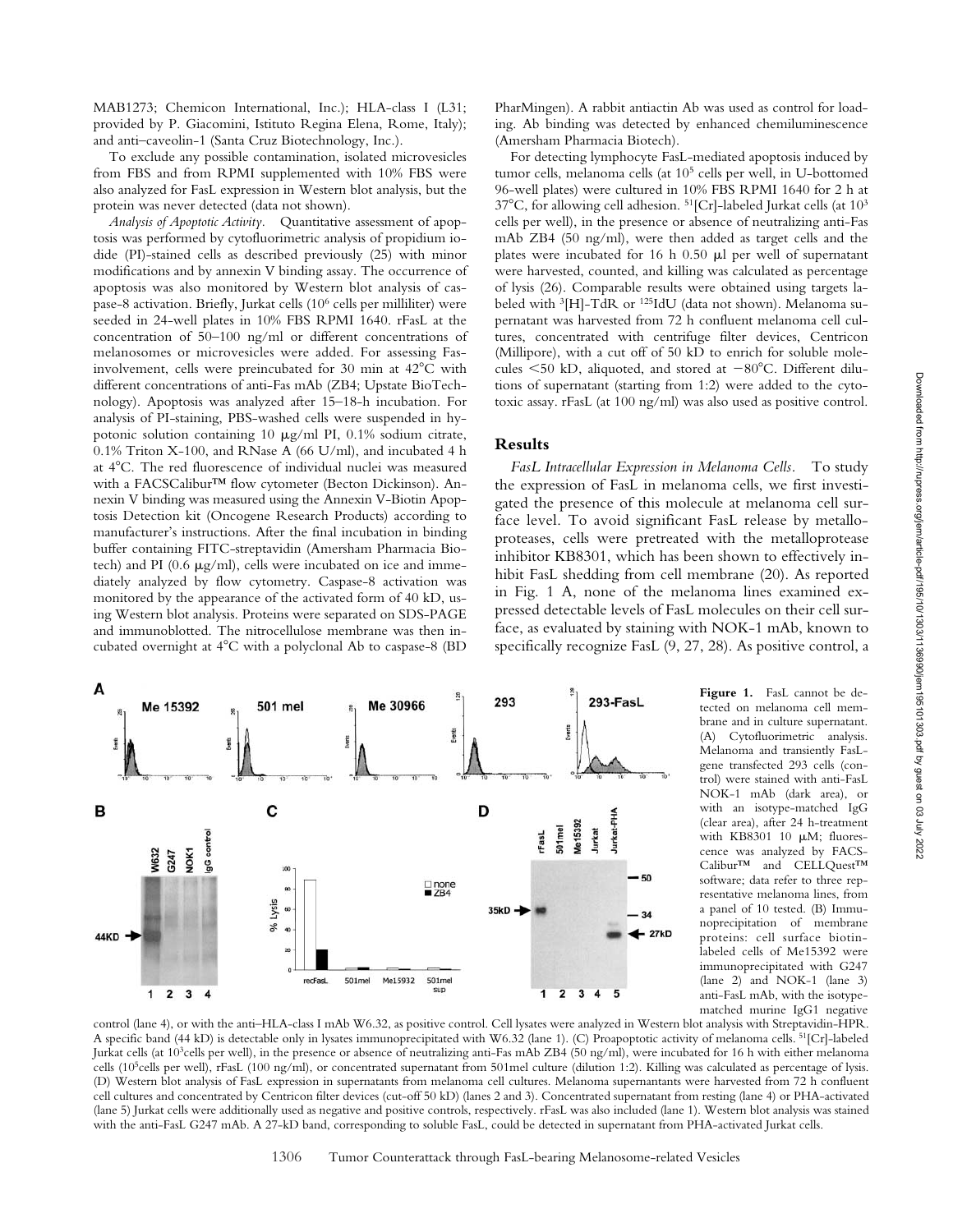population of FasL-positive cells could be identified by the same Ab in FasL-gene transfected but not in wild-type 293 cells (Fig. 1 A). Comparable data were obtained with another specific anti-FasL mAb (G247) (9, 27, 28, and data not shown). The absence of detectable levels of FasL on the cell surface was confirmed by immunoprecipitation of cell surface biotin-labeled proteins using both G247 mAb and NOK-1. As shown in Fig. 1 B (lanes 2 and 3), no specific



<sup>1307</sup> Andreola et al.

**Figure 2.** Immunocytochemical analysis of FasL expression in human melanoma cells. FasL expression in three representative melanoma lines (Me15392, 501mel, and Me30966, in A, B, and C, respectively), from a panel of 10 tested, is shown. Note (i) the striking localization of the FasL staining on well-defined cytoplasmic vesicles and (ii) the differential quantitative expression among the three cell lines. Immunophenotyping of fixed cells was performed using the PAP method. AEC was used as chromogen and Mayer's haematoxylin for the counterstaining. Original magnification: 2,500X.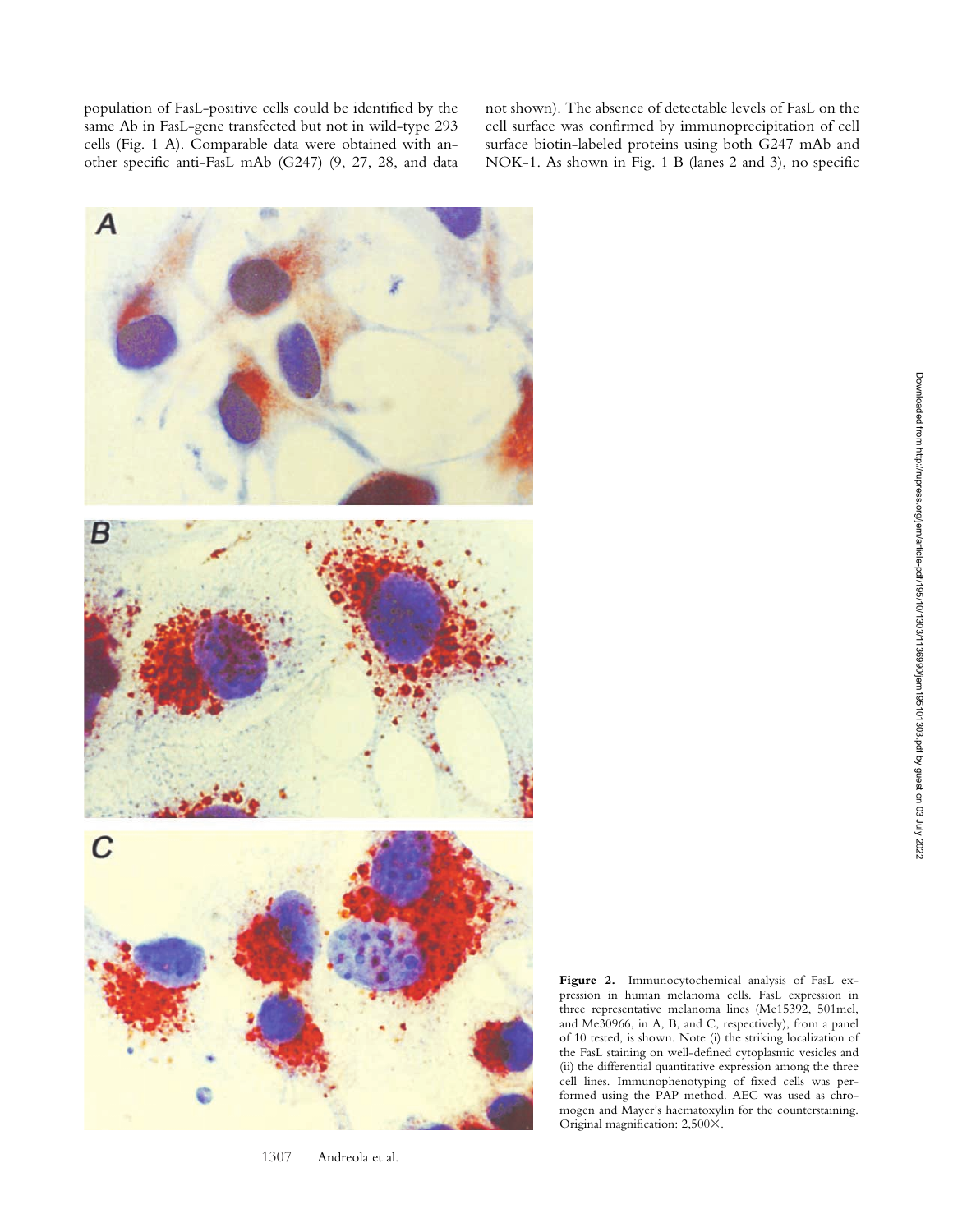band compatible with FasL molecule could be precipitated from melanoma cell membranes. The same gel developed by the isotype IgG1 control mAb failed to show any band (Fig. 1 B, lane 4). As control of cell surface labeling and immunoprecipitation procedures, HLA-class I molecules were immunoprecipitated by W6.32 mAb and appeared as a 44-kD band (Fig. 1 B, lane 1). To further rule out the possibility that FasL could be present on melanoma cell surface and be functionally active, despite the undetectability by cytometry and immunoprecipitation analyses, we evaluated the ability of melanoma cells to directly induce apoptosis of Fas-positive lymphoid cells. No significant apoptosis could be detected by incubating melanoma with Jurkat cells which, on the contrary, underwent substantial cell death in the presence of rFasL (Fig. 1 C). The possibility that FasL undetectability could be caused by massive shedding from cell membrane was further investigated by analyzing melanoma cell supernatants for the presence of soluble FasL (Fig. 1 D). Concentrated supernatants from melanoma cell lines were analyzed by Western blot analysis with G247 mAb and showed no positivity for soluble FasL, which was on the contrary detected in supernatants from PHA-activated Jurkat cells as a 27-kD band. The absence of detectable levels of sFasL was also confirmed by ELISA (data not shown). The same supernatants from melanoma did not show any cytotoxic activity when incubated with Jurkat cells (Fig. 1 C), confirming the absence of any functional proapoptotic molecule.

Immunocytochemical analysis was then performed in different melanoma cell lines to evaluate possible intracellular expression of FasL, using G247 mAb. The results of immunocytochemistry clearly demonstrated that FasL was expressed intracellularly by all the melanoma cell lines examined (data in Fig. 2 refer to three melanoma lines, representative of a panel of 10 lines tested). Fig. 2 shows that the intensity of the staining for FasL varied among melanomas and that the staining was invariably localized in defined endocytic compartments, markedly represented in melanoma cells. Intracellular FasL expression was also confirmed by flow cytometry performed in the same melanoma cell lines after permeabilization with 70% methanol (Fig. 3 A).

To validate cytochemical and cytofluorimetric data, the presence of FasL was further evaluated in the total lysate from melanoma cells. Indeed, Western blot analysis with the G247 mAb revealed a significant positivity (Fig. 3 B, lanes 2 and 3), resembling the pattern observed in PHAactivated Jurkat cells (Fig. 3 C, lane 2). Three major bands were detected in both melanoma and Jurkat cell lysates, corresponding to a molecular weight ranging between 40 and 33 kD (as compared with rFasL, estimated molecular weight 35 kD). This pattern, which is typically observed in Western blot analysis with G247 mAb (27), likely represents differently glycosylated forms of FasL molecule. Similar positivity was observed when cytoplasm-enriched preparations purified by differential centrifugations of total melanoma cell lysate were tested (Fig. 3 D, lanes 2 and 3).



Figure 3. FasL intracellular localization in melanoma cells. (A) Cytofluorimetric analysis: melanoma cells were permeabilized with 70% methanol for 5 min on ice and subsequently stained with the anti-FasL G247 mAb (dark area) or with an isotype-matched IgG (clear area). Fluorescence was analyzed by FACSCalibur™ and CELLQuest™ software; data refer to three representative melanoma lines, from a panel of 10 tested. (B and C) Western blot detection of FasL in melanoma total cell lysates. Melanoma or PHA-activated Jurkat total cell lysates were stained by the anti-FasL G247 mAb. A significant positivity was detected in melanoma cell lysates (panel B, lanes 2–3), resembling the pattern observed in PHA-activated Jurkat cells (panel C, lane 2). Three major bands were detected in both melanoma and Jurkat cell lysates, corresponding to a molecular weight ranging between 40 and 33 kD and likely representing differently glycosylated forms of FasL molecule. (D) Western blot detection of FasL in cytoplasmic fractions of melanoma cells. Cytoplasmic-enriched preparations from melanoma cells were obtained as described in Materials and Methods. Western blot was stained with G247 mAb. Significant positivity (with bands ranging between 40 and 33 kD, with a predominance of the 40-kD band) was observed in both melanoma lines (lanes 2 and 3).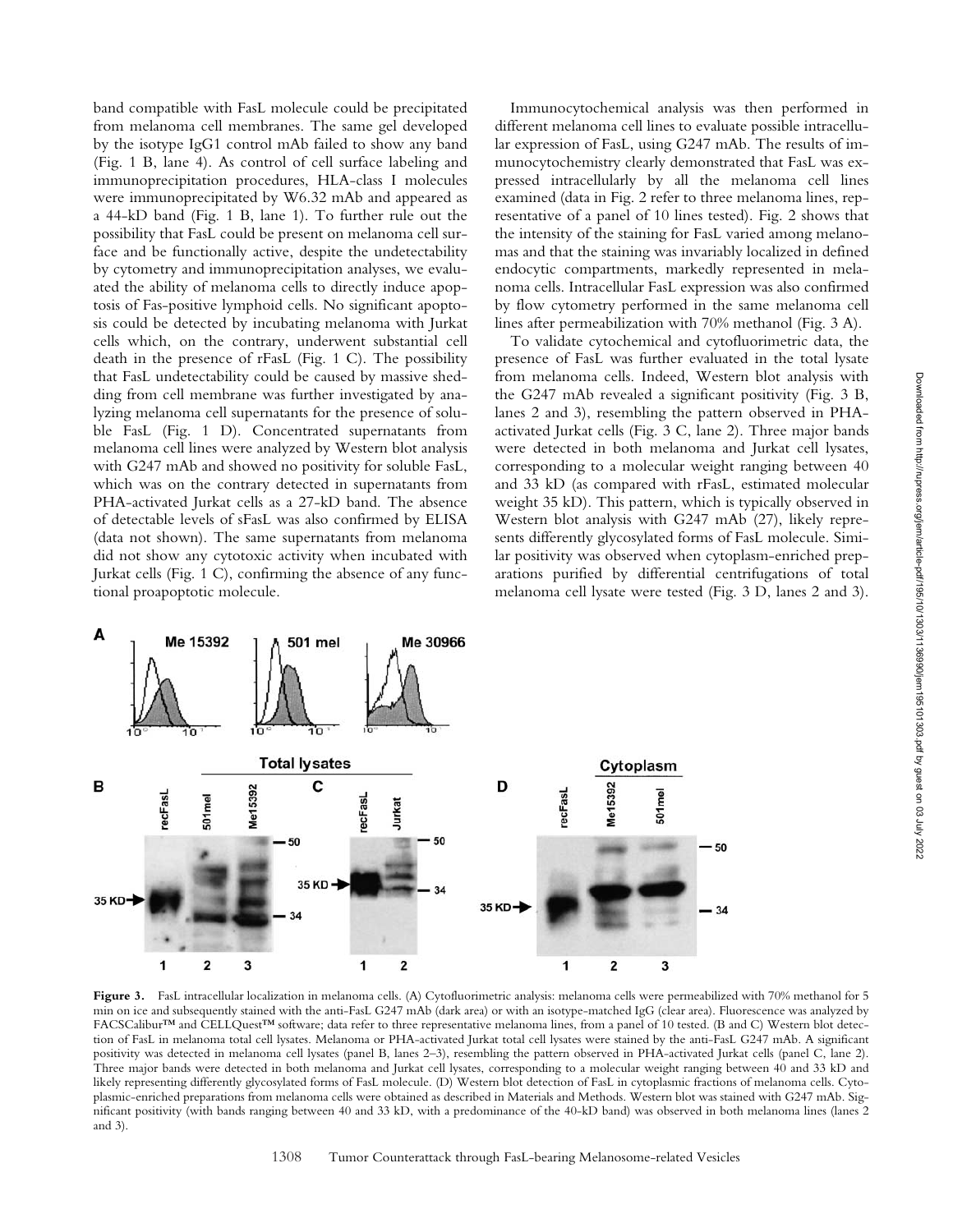However, a clear predominance of the 40-kD band could be detected in cytoplasmic preparations as compared with total melanoma cell lysates, possibly due to a higher concentration of the mature, glycosylated form of FasL.

Altogether, these data strongly indicate that the expression of FasL molecules in these tumor cells is mostly confined to the intracellular compartment.

Immunoelectron microscopy analysis was used to further investigate FasL subcellular localization in human melanoma cells. The results showed that FasL immunolabeling was clearly confined to MVB (Fig. 4 A), specialized cellular compartments displaying internal membrane-bound vesicles (29). Within the MVB, FasL was expressed by vesicles that contain melanin in various stages of maturation (Fig. 4 B), suggesting the melanosomal origin of these structures. With the aim of further evaluating the nature of the FasL-expressing vesicles, we performed double-labeling experiments on

cryosectioned cells. The results showed that FasL positive vesicles coexpressed both markers of lysosomes (i.e., CD63) and melanosomes (i.e., gp100). Fig. 4 C shows that MVB of melanoma cells are double labeled for FasL and CD63, while Fig. 4 D reports both coexpression of FasL and gp100 by MVB and the absence of staining in other vesicular structures, such as endoplasmic reticulum (ER). Figs. 4 E shows a colocalization of CD63 and gp100 in MVB, that was consistent with the costaining of FasL with either CD63 or gp100. Fig. 4 F is a higher magnification of a MVB showing the staining for FasL and gp100 in this structure. This set of results strongly indicates that FasL is localized in MVs coexpressing lysosome and melanosome markers and that its expression can be detected in MVB of melanoma cells.

*FasL Expression and Apoptotic Activity of Purified Melanosomes.* On the basis of the immunoelectron microscopy data, we thus evaluated the expression of FasL on melano-



1309 Andreola et al.

**Figure 4.** Immunoelectron microscopic analysis of FasL expression in human melanoma cells. (A and B) Immunoelectron microscopy obtained by Lowicryl HM20 resin embedment (see Materials and Methods) of melanoma cells (bars, 1  $\mu$ m). (A) A multivesicular body containing melanosomes at different state of maturation labeled for FasL. (B) Magnification of the squared area in A, showing the specific FasL labeling on light and dark organelles corresponding to early (low melanin levels) and late (high melanin levels) melanosome differentation state, respectively. (C–F) Immunoelectron microscopy pictures obtained by ultrathin cryosections of melanoma cells (see Materials and Methods) (bars,  $0.1 \mu m$ ). (C) Double immunolabeling of FasL (large golds, 20 nm; arrow) and CD63 (small golds, 10 nm; arrowhead); (D) of FasL (large golds, 20 nm; arrow) and gp100 (small golds, 10 nm; arrowhead); small arrowheads indicate the ER free of gold particle staining; (E) double immunolabeling of CD63 (large golds, 20 nm; arrow) and gp100 (small golds, 10 nm; arrowhead); (F) higher magnification of a multivesicular body double stained for FasL (large golds, 20 nm; arrow) and gp100 (small golds, 10 nm; arrowhead).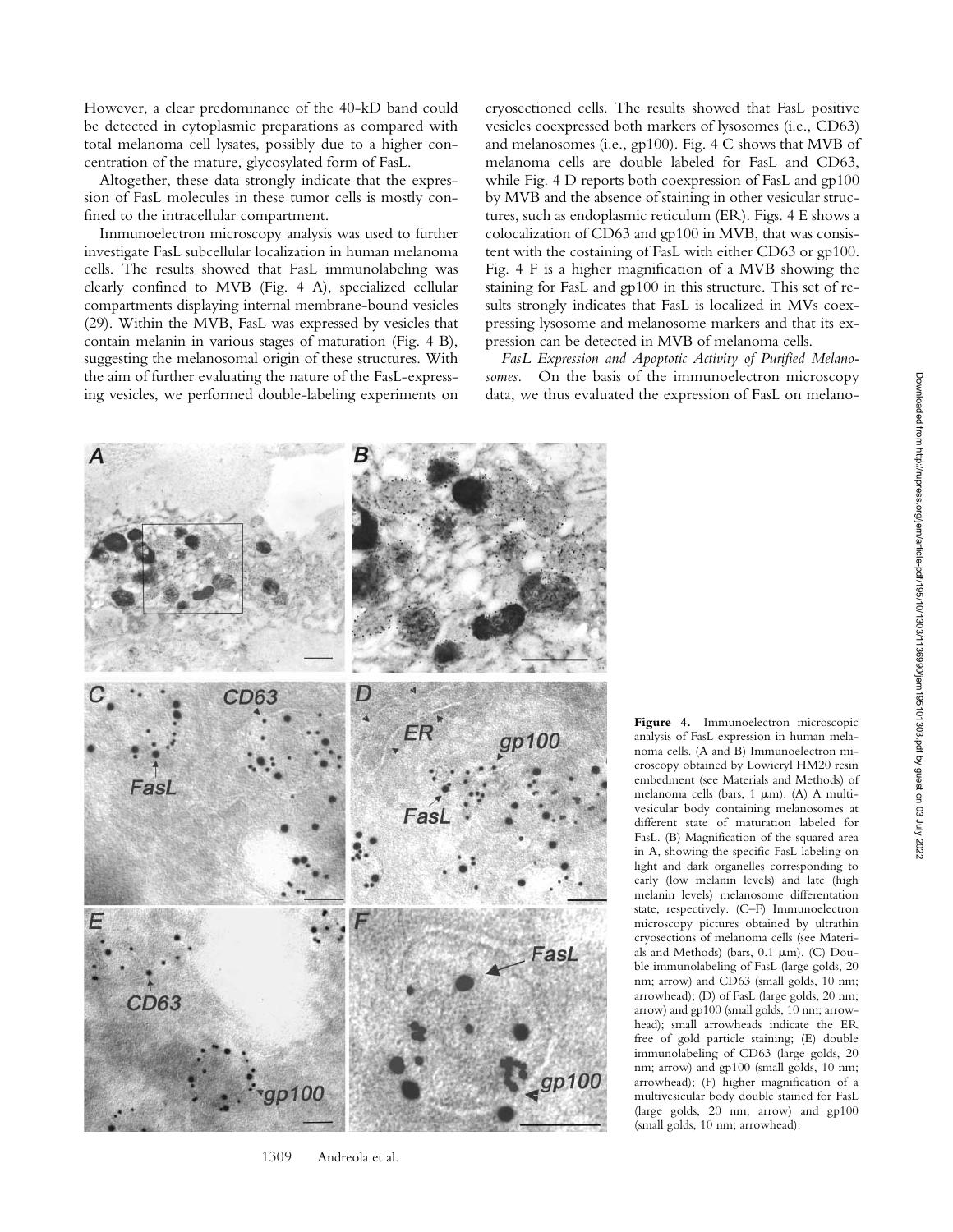

Figure 5. FasL expression in melanosomes purified from melanoma cells. (A) Western blot analysis of purified melanosome preparations. Western blot analysis was performed using proteins derived from melanosomal preparations purified from melanoma lines by sucrose gradient. Staining with G247 mAb revealed the presence in melanosome preparations of the 40–33 kD band pattern (lane 3–5). (B) Purity controls of melanosome preparations. Controls performed to check purity of melanosome preparations revealed the expression of the melanosomal marker gp100, and no significant contamination with Golgi, mitochondria, or plasma-membrane markers. The ER marker Bip/GRP78 was detectable in melanosome preparations. (C) Cytofluorimetric analysis of FasL expression on purified melanosomes. Melanosomes were stained with anti-FasL NOK-1, anti-gp100, anti LAMP-2, and anti-CD63 mAbs, followed by incubation with FITC goat anti–mouse IgG (dark areas); an irrelevant isotype-matched Ab plus the FITC-conjugated goat anti– mouse IgG were used as negative control (clear areas). Fluorescence was analyzed by FACSCalibur™ and CELLQuest™ software. Melanosomes were detected as granules of the approximate mean size of 1  $\mu$ m, relative to standard beads of 6  $\mu$ m size.

somes purified from human melanoma cells. Western blot analysis was performed using proteins derived from melanosomal preparations isolated by sucrose gradient from the same melanoma lines previously tested for FasL intracellular expression. Staining with G247 mAb revealed the presence in melanosome preparations of the 40–33-kD band pattern (Fig. 5 A, lanes 2–4), similar to that detectable in melanoma cell lysates and in PHA-activated Jurkat cells (Fig. 3). These results confirmed the presence of FasL molecule in melanosome granules from melanoma cells, as previously suggested by immunocytochemistry and immunoelectron microscopy. Controls performed to check purity of melanosome preparations revealed the expression of the melanosomal marker gp100, and no significant contamination with Golgi, mitochondria, or plasma-membrane markers (Fig. 5 B). As described previously (30), the ER marker Bip/GRP78 was detectable in melanosome preparations (Fig. 5 B) and could not be eliminated by standard separation procedures. However, being ER-negative for FasL (Fig. 4 D), the presence of these subcellular contaminant are unlikely to contribute to FasL detection in melanosome preparations.



Figure 6. Induction of Fas-mediated apoptosis by purified melanosomes. (A) Jurkat cells were incubated overnight in the presence of rFasL (100 ng/ml), or different doses of melanosomes (total protein concentration: 0.35 mg/ml), purified from 501mel melanoma line as described in Materials and Methods. Cells were incubated alone or after treatment with ZB4 mAb (50 ng/ml) and harvested 18 h later. Apoptosis was then evaluated by propidium and annexin staining and FACS®analysis and expressed as percentage of apop-

totic cells. (B) Jurkat cells were pretreated with different concentrations of ZB4 and incubated with 100 µl per well melanosomes. Apoptosis was then evaluated by propidium and annexin staining and FACS®analysis.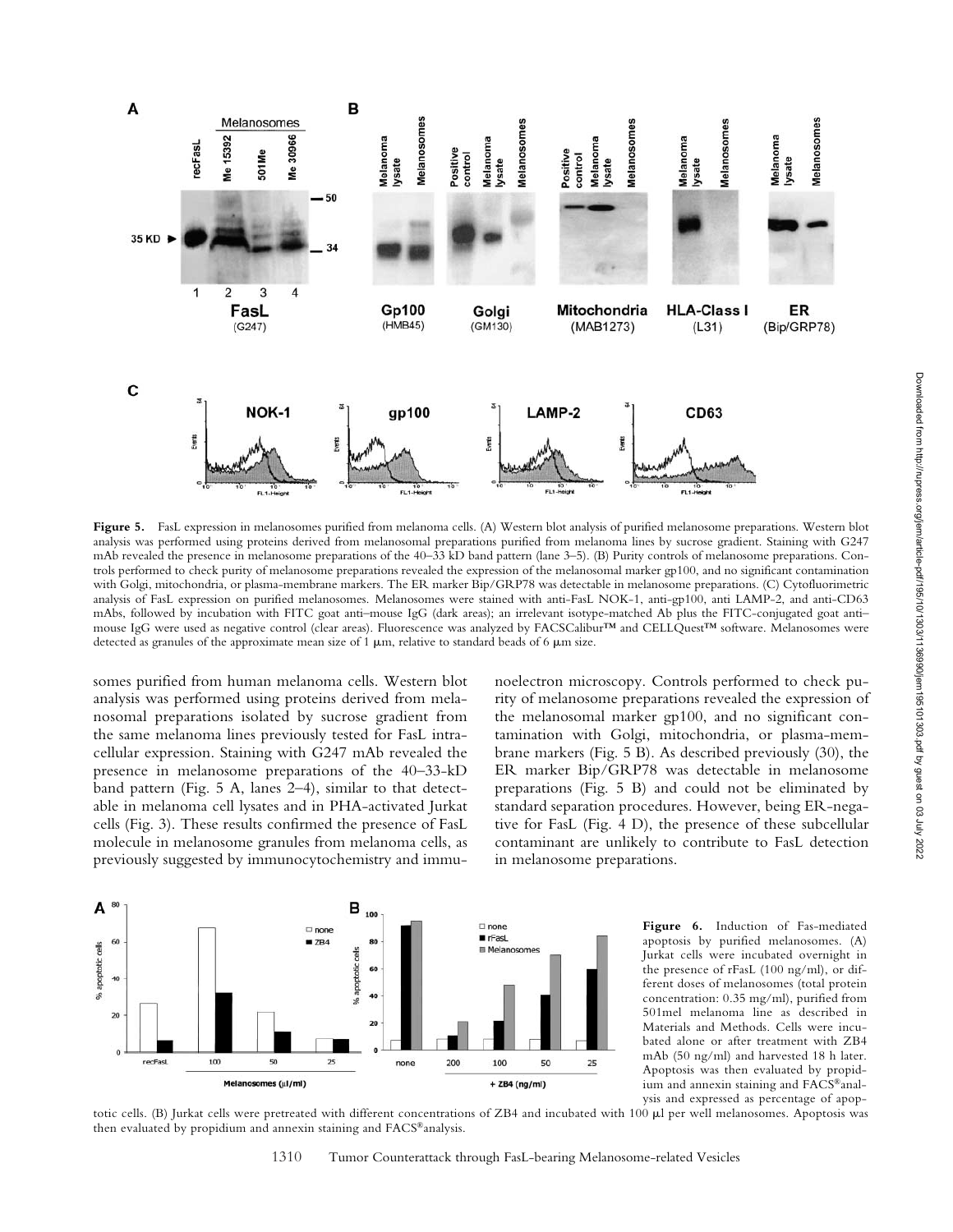Cytofluorimetric analysis was then performed to further characterize the antigenic profile, including FasL expression, of purified melanosomes. As shown in Fig. 5 C, melanosomes were positive for FasL as detected by NOK-1 mAb, thus suggesting a possible membrane localization of FasL in such organelles, along with the melanosomal molecule gp100, and the lysosomal markers LAMP-2 and CD63.

Then, we performed experiments aimed at evaluating the functional role of FasL expressed in melanosomes. To investigate the possible proapoptotic activity of melanomaderived melanosomes, purified preparations were tested for induction of Fas-mediated apoptosis in FasL-sensitive Jurkat cells. Indeed, melanosomes induced significant and dosedependent apoptosis of Jurkat cells, as detected by cytofluorimetric analysis with propidium and annexin staining (Fig. 6 A). The observed apoptosis was indeed FasL-mediated, since it could be significantly inhibited by preincubation of target cells with different concentrations of the anti-Fas mAb ZB4 (Fig. 6 A and B). ZB4-mediated inhibition of apoptosis appeared to be more effective with rFasL as compared with melanosomes, suggesting the presence in melanosome preparations of a higher concentration either of bioactive FasL or bystander proteins, possibly impairing Ab binding efficiency. In any case, these results provide evidence for the presence of functionally active FasL molecules in melanosomes derived from melanoma cells.

*Release of MVs by Melanoma Cells and their Apoptotic Activity.* Previous studies have shown that a secretion of MVs, or exosome-like particles, underlies the formation of MVB in various cells types (29). Thus, we performed a series of experiments aimed at evaluating the possible secretion of MVs expressing FasL by human melanoma cells. A preliminary analysis by immunocytochemistry showed that human melanoma cells cultured in chamber-slides exerted a straightforward polarization of FasL staining on their interdigitated structures (Fig. 7 A). Further observations suggested a secretory behavior of the FasL-bearing MVs (Fig. 7 B) and in some cases revealed FasL-positive MVB-like structures with a clear secretory behavior, together with the presence of clusters of FasL-positive vesicles 8–10 mm away from the plasma membrane of melanoma cells (Fig. 7 C). Immunocytochemistry is not suitable for the demonstration of the MVB secretory behavior, nor for the identification of exosome-like particles. Thus, we performed immunoelectron microscopy in order to define both MVB secretory activity and the presence of FasL-bearing vesicles in human melanoma cells. Fig. 8 A and B clearly show that FasL-immunolabeled MVs degranulate from MVB of melanoma cells in the extracellular environment. Fig. 8 B also shows that the ER beneath the plasma membrane does not stain for FasL.

These particles, as well as their secretory pathway, highly resembled those described in various immunocompetent cells (15, 16). Thus, we performed experiments aimed at obtaining purified preparations of MVs from melanoma cell supernatant. Immunoelectron microscopy analysis of the pellets obtained by sequential ultracentrifugation of melanoma cell culture supernatant revealed the presence of ves-



Figure 7. Immunocytochemical analysis of MVs released by melanoma cells. (A) A cluster of human melanoma cells adherent on glass chamber slides, showing a high level of FasL expression (as detected by G247 mAb), polarized on cellular filopodia and interdigitations (arrowheads). (B) Higher magnification of the FasL stainings on the tip of a melanoma cell interdigitation, showing both the unidirectional secretory behavior (arrowhead) and the marked polar concentration (arrow) of the FasL staining. (C) High electronic magnification of a defined field of a melanoma cell where a cluster of FasL-positive vesicles is under degranulation and a group of three isolated FasL-positive vesicles is detectable  $8-10 \mu m$ away from the cell membrane (arrow). Immunophenotyping of fixed cells was performed using the PAP method; AEC was used as chromogen and Mayer's haematoxylin for the counterstaining. Final original magnifications: (A)  $1,000 \times$ ; (B)  $2,500 \times$ ; and (C)  $3,000 \times$ .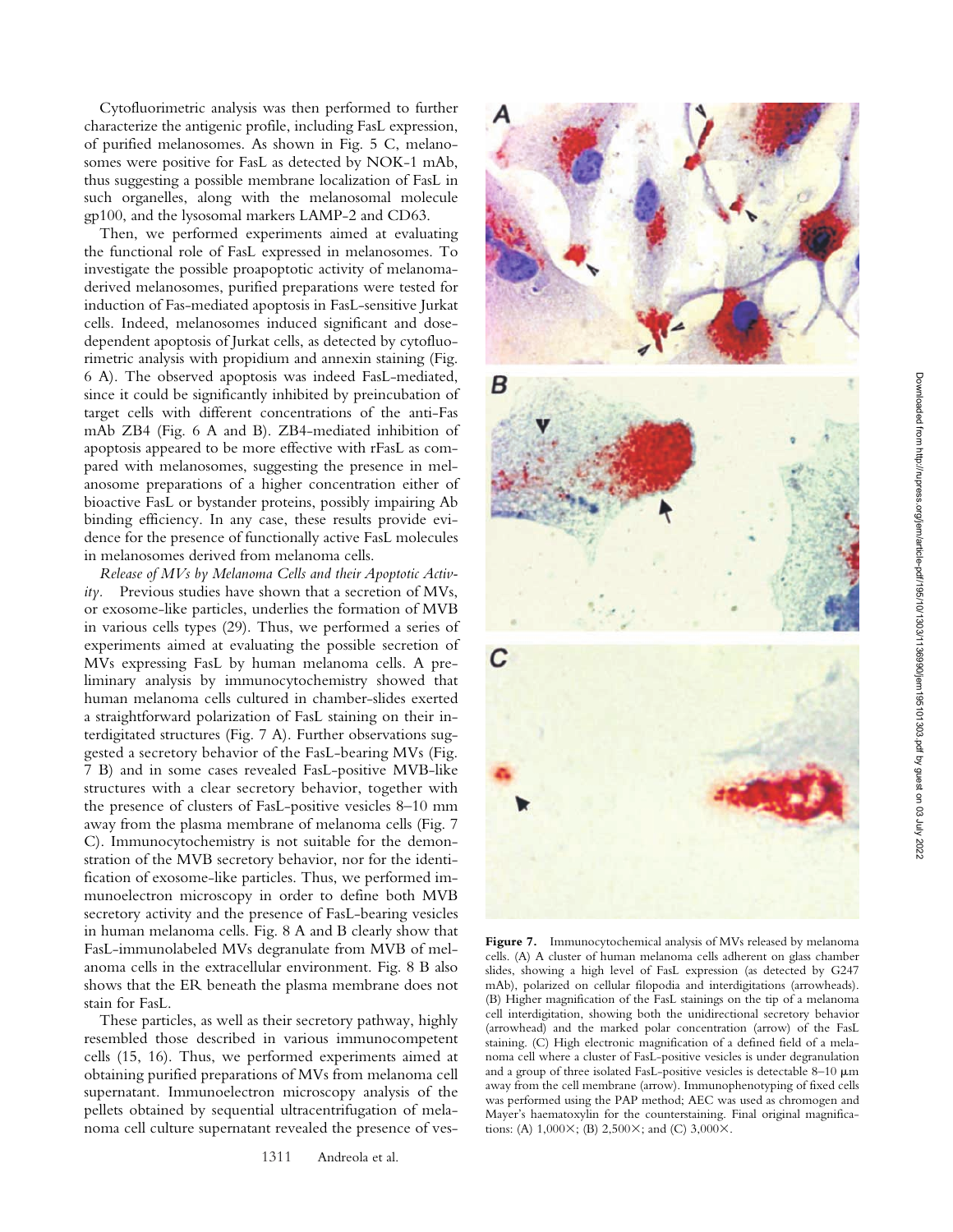

**Figure 8.** Immunoelectron microscopy analysis of multivesicular bodies, secretory vesicles, and isolated MVs from melanoma cells. (A and B) Immunoelectron microscopy on ultrathin cryosections of human melanoma cells (see Materials and Methods). (A) Note the clear FasL immunolabeling of exosome-like particles (arrows) degranulating in the extracellular environment by a multivesicular body. In B, multiple degranulation sites are shown with FasL immunolabeled exosome-like vesicles (arrows) scattered into the extracellular environment. Arrowheads outline a wide ER vesicle (ER) that appears negative for the FasL immunolabeling. (C–F) Electron microscopy of the 100,000 *g* pellet immunogold labeled for (C) FasL, (D) CD63, (E) gp100, and (F) Golgi, respectively. The pellet was composed of 100–200 nm MVs, often detected as aggregates, showing abundant FasL, CD63, and gp100 immunolabeling, while they do not stain for Golgi markers (bars,  $0.1 \mu m$ ).

icles of 100–200 nm in size showing a marked positivity for FasL (Fig. 8 C), CD63 (Fig. 8 D), and gp100 (Fig. 8 E) stainings, being negative for the Golgi immunolabeling (Fig. 8 F). The vesicles, often detectable as aggregates, were morphologically similar to those contained in the MVB and excreted extracellularly (Fig. 8 A and B).

Analysis of MVs isolated from melanoma cell supernatant, as performed by Western blot, showed that FasL was indeed detectable (Fig. 9 A, lanes 4, 6, and 7) in such preparations, with an  $\sim$ 35-kD band, highly resembling the one observed in MVs from PHA-activated Jurkat cells (Fig. 9 A, lane 2).

It should be noted that FasL expressed in microvesicle preparations did derived from melanoma and activated Jurkat cells, respectively, and not from FBS present in culture media. In fact, only MVs isolated from PHA-activated Jurkat cells showed strong positivity for FasL, while no positivity was detected in MVs isolated from nonactivated cells (Fig. 9 A, lane 3), maintained under the same culture conditions (i.e., in 10% FBS). Further analysis of melanomaderived MVs showed the concomitant expression in these preparations of the melanosomal marker gp100 (Fig. 9 B) and the absence of any ER, Golgi, and mitochondria markers (Fig. 9 B). These vesicles resulted positive for class I HLA expression, as expected (19), but showed no positivity for caveolin, which was however detectable in purified melanoma cell membranes (data not shown).

On particulate, ultracentrifugable fractions from melanoma cell supernatants we additionally performed FACS® analysis, which confirmed the presence of MVs (with a diameter  $\geq 100$  nm) expressing FasL, in addition to melanosomal and lysosomal antigens (gp100, LAMP-2, and CD63) (Fig. 9 C).

Experiments were finally performed to assess the proapoptotic activity of the MVs by exploiting the same approach used for melanosomes. The results clearly showed that purified MVs from melanoma cells expressed bioactive FasL and induced ZB4-blockable, thus Fas-mediated apoptosis of Jurkat cells, as detected by propidium and annexin staining (Fig. 10 A). However, the observed apoptosis was significantly lower than that mediated by MVs derived from PHA-activated Jurkat cell supernatants, suggesting a less ef-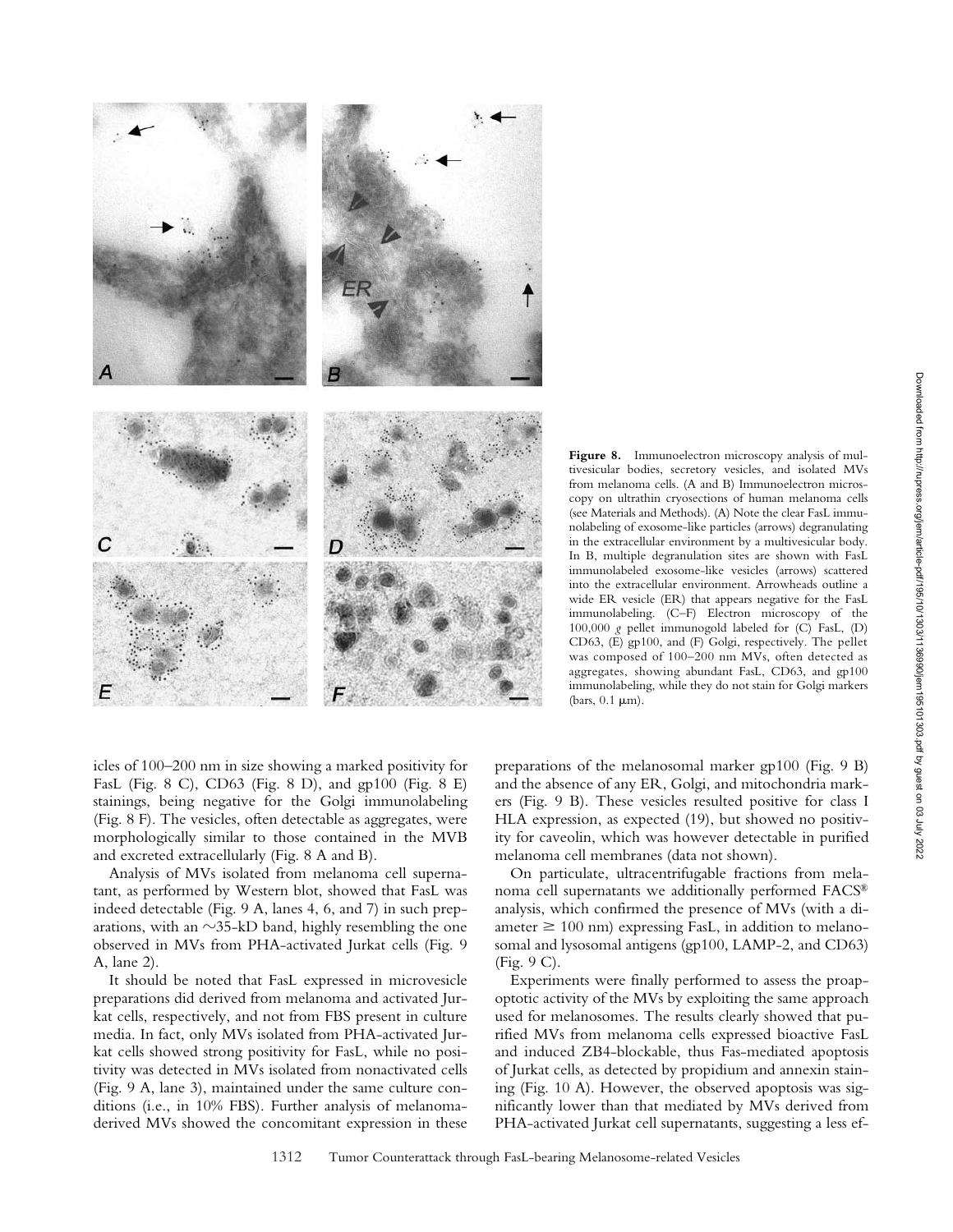

pernatant by serial ultracentrifugations, as performed by Western blot and staining with G247 mAb. An  $\sim$ 35-kD band can be observed in MVs from melanoma lines (lanes 4, 6, and 7), resembling the one observed in MVs from PHA-activated Jurkat cells (lane 2). Only MV from PHA-activated, and not from resting Jurkat cells (lane 3) showed positivity

for FasL, suggesting that this molecule unlikely derived from FBS used for cell culture. (B) Purity controls of microvesicle preparations. Controls performed to check purity of microvesicle preparations from melanoma cell supernatant revealed the expression of the melanosomal marker gp100, and no significant contamination with Golgi, ER, or mitochondria. (C) Cytofluorimetric analysis of FasL expression on purified MVs. MVs from 501mel line were stained with anti-FasL NOK-1, anti-gp100, anti–LAMP-2, and anti-CD63 mAbs, followed by incubation with FITC goat anti–mouse IgG (dark areas); an irrelevant isotype-matched Ab plus the FITC-conjugated goat anti-mouse IgG were used as negative control (clear areas). Fluorescence was analyzed by FACSCalibur™ and CELLQuest™ software. MVs were detected as granules with a size range of 100–600 nm, relative to standard beads of 6  $\mu$ m size.

ficient activity in melanoma as compared with immune competent cells. Specificity of Jurkat apoptosis induced by melanoma-derived MVs was further confirmed by the dose-dependent inhibition obtained in the presence of the anti-Fas mAb ZB4 (Fig. 10 B). An additional evidence for the induction of a specific apoptotic pathway was provided by the analysis of caspase-8 activation, that showed the appearance of the cleaved activated form of 40 kD after incubation with both melanoma-derived MVs and isolated melanosomes, undetectable though when Jurkat cells were pretreated with ZB4 (Fig. 10 C).

These functional data suggest that melanoma cells can release MVs which retain the functional and phenotypic pattern observed in cytoplasmatic melanosomes and can exert FasL-dependent proapoptotic activity on Fas-sensitive target cells.

#### **Discussion**

In this study, we describe a novel pathway of tumor counterattack through the secretion by melanoma cells of FasL-positive MVs, highly supporting the role of FasL in tumor escape from immune effector cells. The results of our study show that (i) FasL is indeed expressed in the cytoplasm of human melanoma cells; (ii) its expression is confined to MVB where FasL is coexpressed with both melanosomal and lysosomal markers; (iii) purified melanosomes are able to induce a Fas-mediated apoptosis in Fas-sensible human T cells; and (iv) melanosomes may undergo a secretory pathway through MVB, which also release MVs expressing FasL, melanosomal, and lysosomal

markers and inducing Fas-mediated T cell apoptosis. These results clearly conciliate the opposite views on the FasLmediated cancer counterattack, since they provide a comprehensive explanation to the controversial issue on FasL expression by tumor cells. In fact, we confirm the absence of detectable FasL expression at cell membrane level and the lack of proapoptotic activity mediated by whole melanoma cells, as reported by some authors (7, 8). At the same time, however, we provide an explanation for other results showing the presence of detectable levels of FasL in the intracellular compartment of tumor cells (10) and the prognostic role of FasL in tumor progression (5, 6, 9, 14).

The expression of FasL in lysosome-related vesicles or other secretory granules has been indeed reported as a feature of immunocompetent cells (15, 16). However, the MVB of melanoma cells showed some peculiarities, such as the presence of melanosome-like electrondense vesicles, secreted in the extracellular environment as FasL-positive vesicles detectable by both immunocytochemistry and immunoelectron microscopy. Microvescicles can be separated from melanoma cell culture supernatant and are able to trigger Fas-mediated apoptosis of sensitive human lymphoid target cells. Notably, these MVs displayed lysosomal features in terms of expression of lysosomal antigens such as CD63 and LAMP-2 and showed morphological features similar to those described in immunocompetent cells (15, 16). On the basis of our data, we cannot rule out the possibility that vesicles of a size inferior to the detection limit of cytofluorimetric analysis (presently classified as 'exosomes') could be also present in our melanoma supernatants. In fact, the evidence of MVB formation in melanoma cells,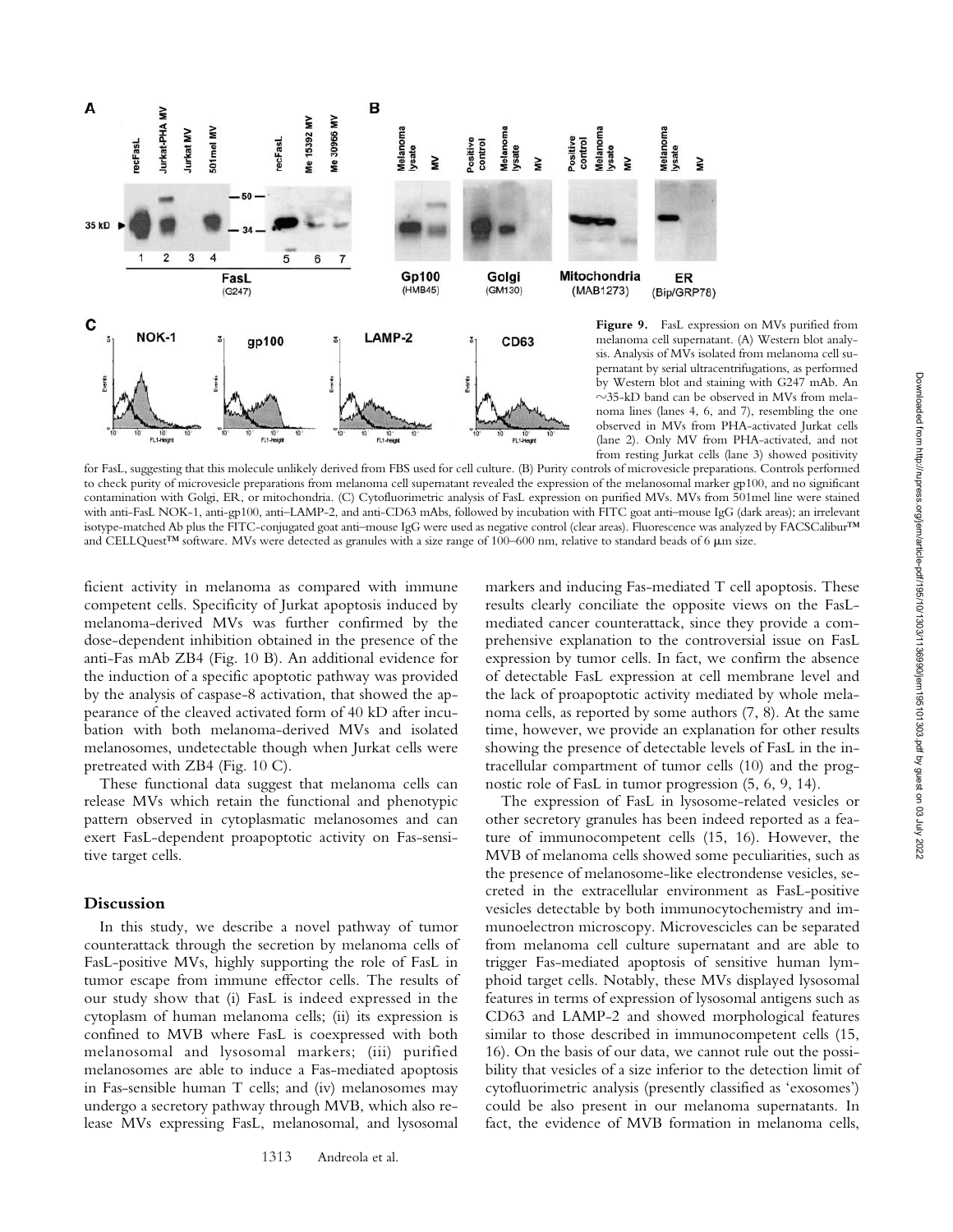

**Figure 10.** Apoptotic activity of MVs isolated from melanoma cell supernatant. (A) Jurkat cells were incubated overnight in the presence of rFasL (100 ng/ml), or 50  $\mu$ l/ml MVs isolated from resting Jurkat cells, PHA-activated Jurkat cells or 501mel cells, purified as described in Materials and Methods (protein concentrations: 13.3, 15, and 5.1 mg/ml, respectively). Target cells were used with or without pretreatment with ZB4 mAb (50 ng/ml) and harvested 18 h later. Evaluation of apoptosis induction as detected by FACS® analysis for propidium and annexin staining. (B) Jurkat cells were pretreated with different concentrations of ZB4 and incubated with  $rFasL$  (100 ng/ml) or 50  $\mu$ l per well MVs from 501mel line. Apoptosis was then evaluated by propidium and annexin staining and FACS®analysis. (C) Western blot analysis of caspase-8 cleavage. Control loading is shown by actin. Jurkat cells, with (Jurkat/ZB4) or without preexposure to ZB4 mAb (50 ng/ml), were incubated overnight with different apoptotic stimuli: lane 1, Jurkat; 2, Jurkat/ZB4; 3, Jurkat + rFasL

(100 ng/ml); 4, Jurkat/ZB4 plus rFasL; 5, Jurkat plus melanosomes (100 µl/ml, protein concentration 3.5 mg/ml); 6, Jurkat/ZB4 plus melanosomes; 7, Jurkat plus 501mel MVs (50 µl/ml, protein concentration 5.1 mg/ml); Jurkat/ZB4 plus 501mel MVs. Induction of apoptosis was detected as a 40-kD band, representing the cleaved activated form of activated caspase-8. No band is detectable when Jurkat cells were pretreated with ZB4.

together with the information from immunoelectron microscopy on supernatant ultracentrifugates, suggest that exosome-like particles, known to be released by melanoma cells (19) and by other cell types (29, 31), may contribute to the phenomenon of microvesicle-induced FasL-mediated apoptosis here described.

5 6  $\overline{7}$ 

The release of membrane-associated FasL through secretion of intracellular organelles represents an effective mechanism for mediating apoptosis, given the higher efficiency in triggering Fas-mediated apoptosis of membranelinked FasL as compared with its soluble form (32) and the evidence that conversion of membrane FasL to its soluble form leads to downregulation of the proapoptotic activity (33). A vectorial transport of FasL has been recently described on lysosomal-like vesicles in NK and T cells (15, 16). On the basis of these data it has been hypothesized that this targeting of FasL to the secretory lysosomes is specific to cells of hematopoietic lineage, as a sort of tight regulatory mechanism of FasL expression in cells that are committed to kill target cells through the Fas-mediated pathway (15). This is further supported by studies showing that FasL is stored in the secretory granules of monocytes (34). However, it is well known that melanosomes, as well as lytic granules of NK cells and phagosomes, belong to the family of the lysosomal-like organelles, expressing the same lysosomal-associated antigens (18). We describe here FasL-expressing melanosome-like organelles secreted by human melanoma cells as vesicles able to deliver a Fasmediated cell death to Fas-sensible lymphoblastoid cells. These data suggest that melanoma cells may share with NK cells, and probably with monocytes, (i) a similar pathway of FasL targeting to lysosomal-like particles and (ii) a

similar secretory pathway of these particles mediating a Fas-mediated cell death that does not necessarily imply a cell-to-cell contact. It seems hence conceivable that secretion of FasL-expressing MVs can be a more efficient mechanism in inducing apoptosis of Fas-expressing cells, and that this mechanism may well operate in physiologic (NK, CTL, monocytes, dendritic cells) as well as in aberrant (tumor cells) conditions. In fact, it has been suggested that the cytoplasmic tail of FasL expressed in hematopoietic cells contains a sorting motif that targets the protein to secretory lysosomes. Additionally, this specialized motif appears to be shared by other members of the TNF family (e.g., CD40L; reference 35). On the basis of these considerations it has been further speculated that the accumulation of proteins in the secretory lysosomes may represent a generalized mechanism for the control of the release of proteins involved in the regulation of the immune response. Since tumor cells may lack such type of tight control, it is thus conceivable that melanoma cells could mediate a continuous release and/or degranulation of FasLbearing vesicles that indiscriminately kill all the Fas-sensible cells encountered in the extracellular environment. This phenomenon would have no consequences on melanoma cells, being these cells insensitive to Fas triggering, and therefore refractory to the autocrine FasL-vesiclesinduced cell death (26, 36, 37). On the basis of our data, it is still unclear whether the induction of lymphocyte death by FasL-bearing MVs could be a specific feature of melanoma cells or it could be shared by other tumors. In fact, although in some histological types (e.g., colon carcinoma) this molecule has been located exclusively in the cytoplasm, other tumors, such as squamous cell carcinoma,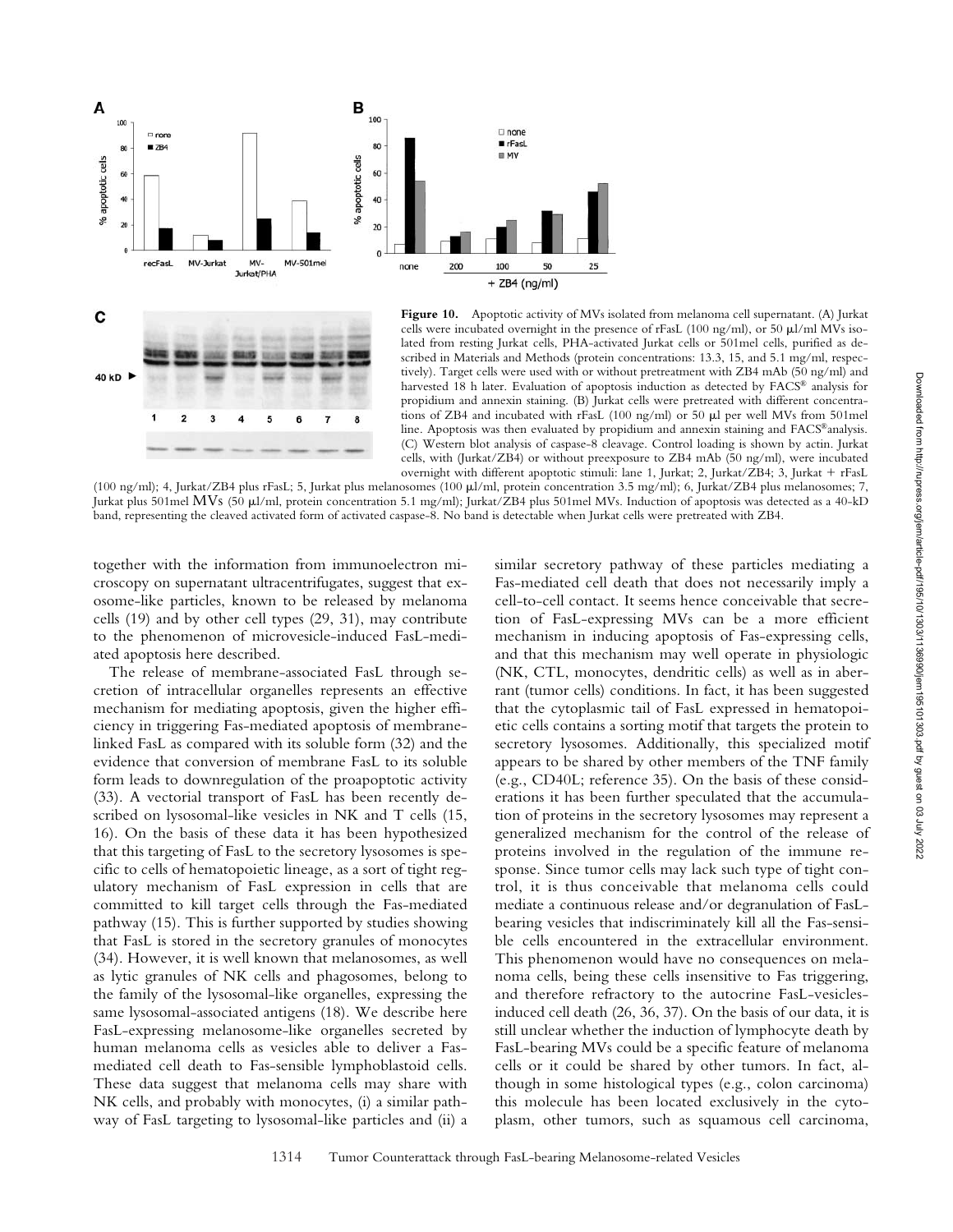have been clearly shown to stably express FasL at the plasma membrane level (11).

Our data support the relevance of FasL-mediated apoptosis in tumor evasion from immunological control. Other mechanisms can play a significant role in reducing the in vivo efficacy of CTL response to melanoma antigens (1) and antitumor T cell subpopulations resistant to FasL-induced apoptosis have been identified at least in vitro (26). However, this functional pathway of inducing lymphocyte apoptosis through the release of FasL-positive MVs may indeed play a significant role in eliminating the most effective component of the antitumor T cell response in vivo.

While we cannot rule out the possibility that FasL-bearing granules could instead deliver proinflammatory signals, as indeed described in other experimental systems (38, 39), it is likely, given the natural history of neoplastic disease, that this mechanism may contribute in tilting the balance toward an immunosuppressive environment at tumor site. Thus, we believe that future studies aimed at understanding the mechanism responsible for this phenomenon, together with the identification of therapeutical strategies for specifically inhibiting tumor exocytosis, could contribute to ameliorate immunological control of tumor growth in cancer patients.

The authors wish to express their gratitude to Drs. Giovina Ruberti and Giuliana Papoff (Institute of Cell Biology, National Research Council, Rome, Italy), and Hermann Eibel (Clinical Research Unit for Rheumatology, University Hospital Freiburg, Germany) for providing reagents and for their invaluable support and discussion. We also thank Agata Cova, Gloria Sovena, Nives Carenini, and Anna Maria Zaccheddu for the skillful technical work, and Dr. Simona Galuzzi for manuscript editing.

This work was supported by grants from AIRC (Associazione Italiana per la Ricerca sul Cancro), Milano, Italy and from the Italian Ministry of Health, Rome, Italy.

*Submitted: 21 September 2001 Revised: 7 March 2002 Accepted: 5 April 2002*

# **References**

- 1. Marincola, F.M., E.M. Jaffee, D.J. Hicklin, and S. Ferrone. 2000. Escape of human solid tumors from T-cell recognition: molecular mechanisms and significance. *Adv. Immunol.* 74: 181–273.
- 2. Hahne, M., D. Rimoldi, M. Schroter, P. Romero, M. Schreier, L.E. French, P. Schneider, T. Bornand, A. Fontana, D. Lienard, et al. 1996. Melanoma cell expression of Fas(Apo-1/CD95) ligand: implications for tumor immune escape. *Science.* 274:1363–1366.
- 3. O'Connell, J., M.W. Bennett, G.C. O' Sullivan, J.K. Collins, and F. Shanahan. 1999. The Fas counterattack: cancer as a site of immune privilege*. Immunol. Today.* 20:46–52.
- 4. Siegel, R.M., F.K. Chan, H.J. Chun, and M.J. Lenardo. 2000. The multifaceted role of Fas signaling in immune cell homeostasis and autoimmunity. *Nat. Immunol.* 1:469–474.
- 5. Reimer, T., C. Herrnring, D. Koczan, D. Richter, B. Gerber, D. Kabelitz, K. Friese, and H.J. Thiesen. 2000. FasL:Fas ratio - a prognostic factor in breast carcinomas. *Cancer Res.*

60:822-828.

- 6. Soubrane, C., R. Mouawad, E.C. Antoine, O. Verola, M. Gil-Delgado, and D. Khayat. 2000. A comparative study of Fas and Fas-ligand expression during melanoma progression. *Br. J. Dermatol.* 143:307–312.
- 7. Restifo, N.P. 2001. Countering the "counterattack" hypothesis. *Nat. Med.* 7:259.
- 8. Restifo, N.P. 2000. Not so Fas: re-evaluating the mechanisms of immune privilege and tumor escape. *Nat. Med.* 6:493–495.
- 9. O'Connell, J., A. Houston, M.W. Bennett, G.C. O'Sullivan, and F. Shanahan. 2001. Immune privilege or inflammation? Insights into the Fas ligand enigma. *Nat. Med.* 7:271–274.
- 10. Favre-Felix, N., A. Fromentin, A. Hammann, E. Solary, F. Martin, and B. Bonnotte. 2000. Cutting edge: the tumor counterattack hypothesis revisited: colon cancer cells do not induce T cell apoptosis via the Fas (CD95, APO-1) pathway. *J. Immunol.* 164:5023–5027.
- 11. Gastman, B.R., Y. Atarshi, T.E. Reichert, T. Saito, L. Balkir, H. Rabinowich, and T.L. Whiteside. 1999. Fas ligand is expressed on human squamous cell carcinomas of the head and neck, and it promotes apoptosis of T lymphocytes. *Cancer Res.* 59:5356–5364.
- 12. Okada, K., K. Komuta, S. Hashimoto, S. Matsuzaki, T. Kanematsu, and T. Koji. 2000. Frequency of apoptosis of tumor-infiltrating lymphocytes induced by Fas counterattack in human colorectal carcinoma and its correlation with prognosis. *Clin. Cancer Res.* 6:3560–3564.
- 13. Bennett, M.W., J. O'Connell, G.C. O'Sullivan, C. Brady, D. Roche, J.K. Collins, and F. Shanahan. 1998. The Fas counterattack *in vivo*: apoptotic depletion of tumor-infiltrating lymphocytes associated with Fas ligand expression by human esophageal carcinoma. *J. Immunol.* 160:5669–5675.
- 14. Munakata, S., T. Enomoto, M. Tsujimoto, Y. Otsuki, H. Miwa, H. Kanno, and K. Aozasa. 2000. Expression of Fas ligand and other apoptosis-related genes and their prognostic significance in epithelial ovarian neoplasms. *Br. J. Cancer.* 82: 1446–1452.
- 15. Bossi, G., and G.M. Griffiths. 1999. Degranulation plays an essential part in regulating cell surface expression of FasL in T cells and natural killer cells. *Nat. Med.* 5:90–96.
- 16. Martínez-Lorenzo, M.J., A. Anel, S. Gamen, I. Monleón, P. Lasierra, L. Larrad, A. Piñeiro, M.A. Alava, and J. Naval. 1999. Activated human T cells release bioactive Fas Ligand and APO2 ligand in microvesicles. *J. Immunol.* 163:1274– 1281.
- 17. Jodo, S., S. Xiao, A. Hohlbaum, D. Strehlow, A. Marshak-Rothstein, and S.T. Ju. 2001. Apoptosis-inducing membrane vesicles. A novel agent with unique properties. *J. Biol. Chem.* 276:39938–39944.
- 18. Dell'Angelica, E.C., C. Mullins, S. Caplan, and J.S. Bonifacino. 2000. Lysosome-related organelles. *FASEB J*. 14: 1265–1278.
- 19. Wolfers, J., A. Lozier, G. Raposo, A. Regnault, C. Thery, C. Masurier, C. Flament, S. Pouzieux, F. Faure, T. Tursz, et al. 2001. Tumor-derived exosomes are a source of shared tumor rejection antigens for CTL cross-priming. *Nat. Med.* 7:297– 303.
- 20. Kayagaki, N., A. Kawasaki, T. Ebata, H. Ohmoto, S. Ikeda, S. Inoue, K. Yoshino, K. Okumura, and H. Yagita. 1995. Metalloproteinase-mediated release of human Fas ligand. *J. Exp. Med.* 182:1777–1783.
- 21. Parlato, S., A.M. Giammarioli, M. Logozzi, F. Lozupone, P.